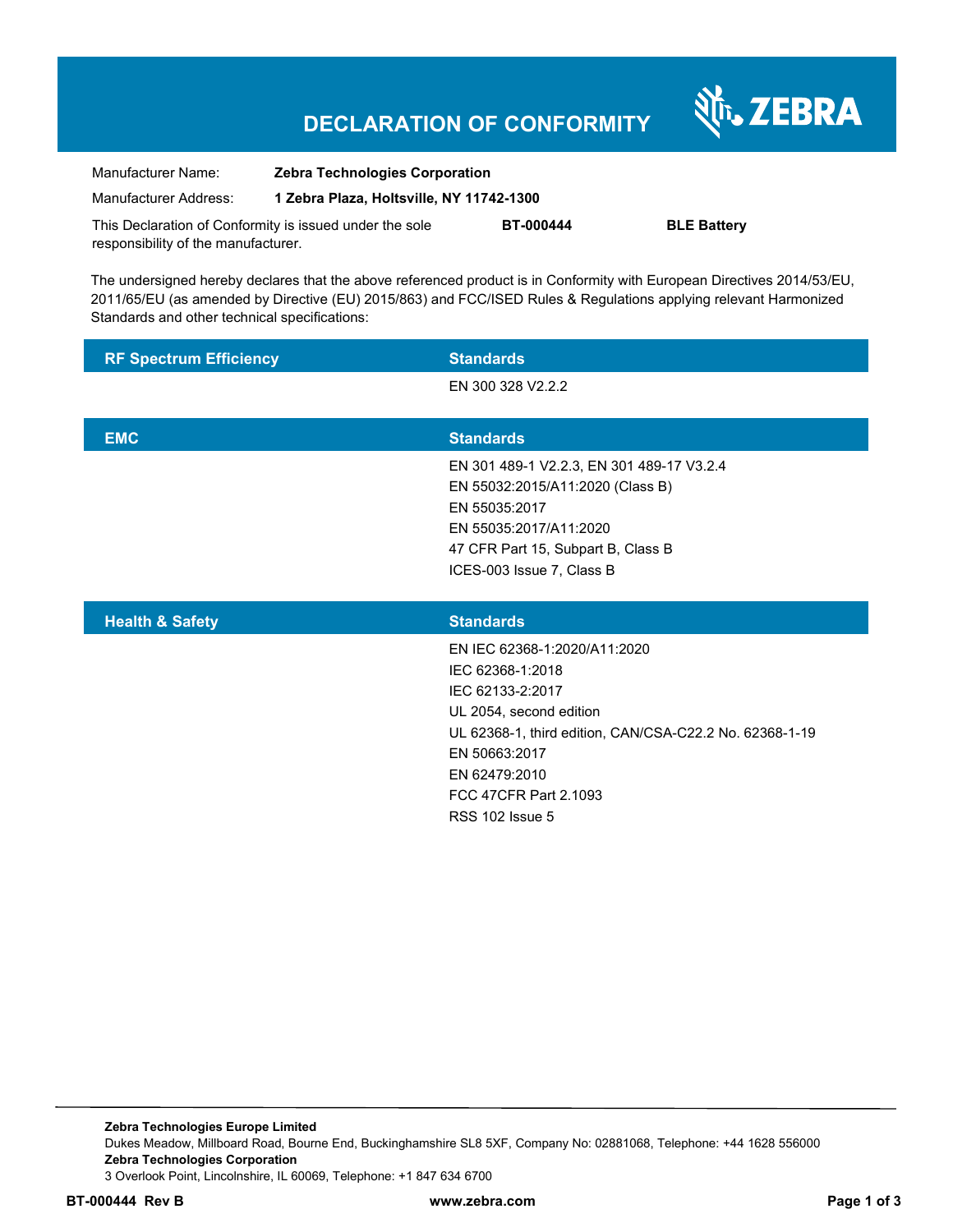

With regard to Directive 2014/53/EU, the conformity assessment procedure referred to in Article 17.2(b) and detailed in Annex III has been followed with the involvement of the following Notified Body for Articles 3.1a, 3.1b and 3.2: CTC advanced GmbH, Untertürkheimer Str. 6 – 10 66117 Saarbrücken, Germany

EC-Type Examination Certificate number: T818896N-01-TEC

US company representative for FCC Supplier's Declaration of Conformity (47 CFR Part 2.1071 to 2.1077) is Larry Zhou and can be reached at larry.zhou@zebra.com.

### **Signed on behalf of Zebra Technologies Corporation**

Marco Belli Place: Bourne End

*(Signature of authorized person)* Date of Affixing the CE Mark: 26 July 2021 Sr. Manager, Regulatory **Date: 26 August 2021**